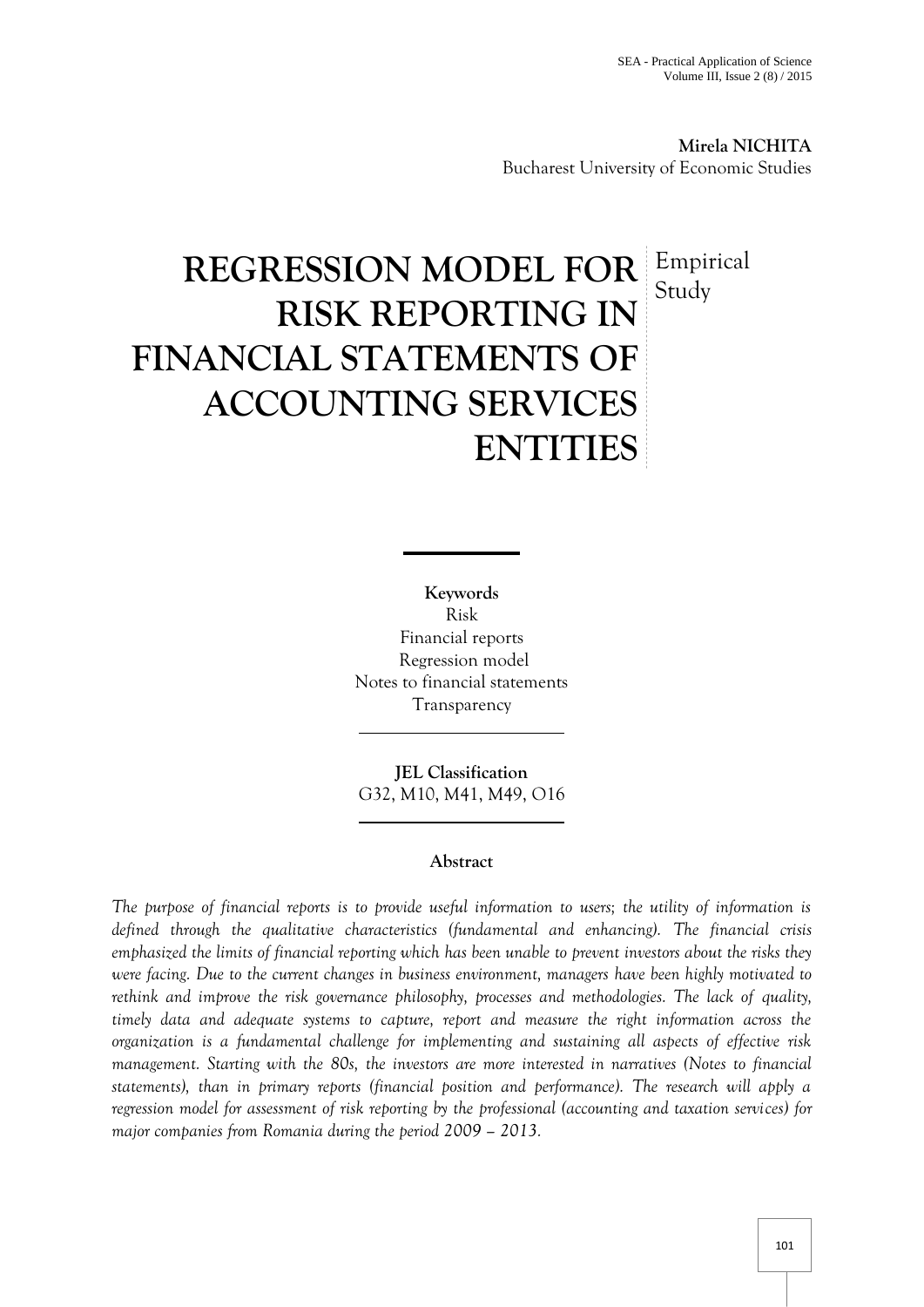#### **Introduction**

Risk has traditionally been defined in terms of the possibility of danger, loss, injury or other adverse consequences. When we talk about risk, we think about danger, loss or other unfavourable consequences. In accounting and in finance, the concept of risk is related to a wide range of terms, such as cost – volume analysis (CVA), decision trees (DT), discounted cash flows (DCF), capital assets pricing models (CAPM), and the newly hedging concept. In order to develop a definition for *Risk management*, both, the practitioners and researchers consider it a process by which organisations methodically address the risks part to their activities in pursuit of organisational objectives and across the portfolio of all their activities. Effective risk management involves: risk assessment; risk evaluation; risk treatment; and risk reporting. Risk management highlights the fact that the survival of a business entity depends heavily on its capabilities to anticipate and prepare for the change rather than waiting for the change and then react to it. It should be clearly understood that the objective of risk management is not to prevent or prohibit taking risk, but to ensure that the risks are consciously taken with complete knowledge and clear understanding so that it can be measured to help in mitigation. The paper will present a short evolution about accounting qualitative characteristics and how these features may conduct to a more transparent reporting and a balanced risk management process.

A key tenet of sound risk management is risk transparency, both in terms of internal risk reporting as well as external disclosure (Lam, 2007). Real-time risk information is lacking, unconsolidated or too aggregated. While there is great demand among business unit managers for automated, consolidated reports and "risk snapshots" as needed, few entities are able to satisfy it today. The ability to generate reports much more frequently, every day or even in realtime, would make risk management a much more flexible, powerful and valued tool for business managers.

A survey conducted by ACCA (2012) has shown that accountants understand risk and that they believe they make a major contribution to risk management and want to do more. It also suggests a correlation between good accounting practices and less dysfunctional behaviour.

In theory at least, accountants speak the right language on risk. They embrace the essentials of risk management – objectivity, thoughtfulness, and the rest – and the survey sample showed overwhelming support for the 39 good practices. Accountants value the support they can provide to decision-makers and understand the issues. They

are keen to use their skills more to contribute to integrated risk management. It seems very much to be in the best interest of organisations and their share and other stakeholders to let them do so.

#### **Literature review**

#### *Accounting information quality*

If financial information is to be useful, it must be relevant and faithfully represent what it wants to represent. The usefulness of financial information is enhanced if it is comparable, verifiable, timely and understandable (IASB, 2010). The qualitative characteristics of financial information, as set out in the conceptual framework of the International Accounting Standard Board (IASB), are fundamental for standard-setting and are intended to be used by firms when they make certain accounting decisions, in particular policy choices and policy changes (IASB, 2010).

#### *Quality and transparency*

While "quality" of accounting information and "transparency" of a disclosure system or accounting standards are commonly and interchangeably used terms, a precise definition of quality or transparency that everyone agrees on has been elusive. Pownall and Schipper (1999) define transparency as "standards that reveal the events, transactions, judgments, and estimates underlying the financial statements, and their implications" (Kothari, 2015). Levitt (1998) defines good accounting standards as those that "produce financial statements that report events in the periods in which they occur, not before, and not after." Ball *et al.* (2000) and Ball *et al.* (1999) interpret transparency as a combination of the properties of timeliness and conservatism.

> Transparency =  $f(T, C)$ where: T –Timeliness C – Conservatism

The quality of financial information users receive is a function of both the quality of (accounting) standards governing the disclosure of accounting information and the regulatory enforcement or corporate application of the standards in an economy.

Quality of financial information =  $f(Q_{IFRS}, Q_{GAAP})$ *MD, VD)*

> where: *QIFRS -* quality of international accounting standards

*QGAAP -* quality of local / national accounting standards

MD – mandatory disclosure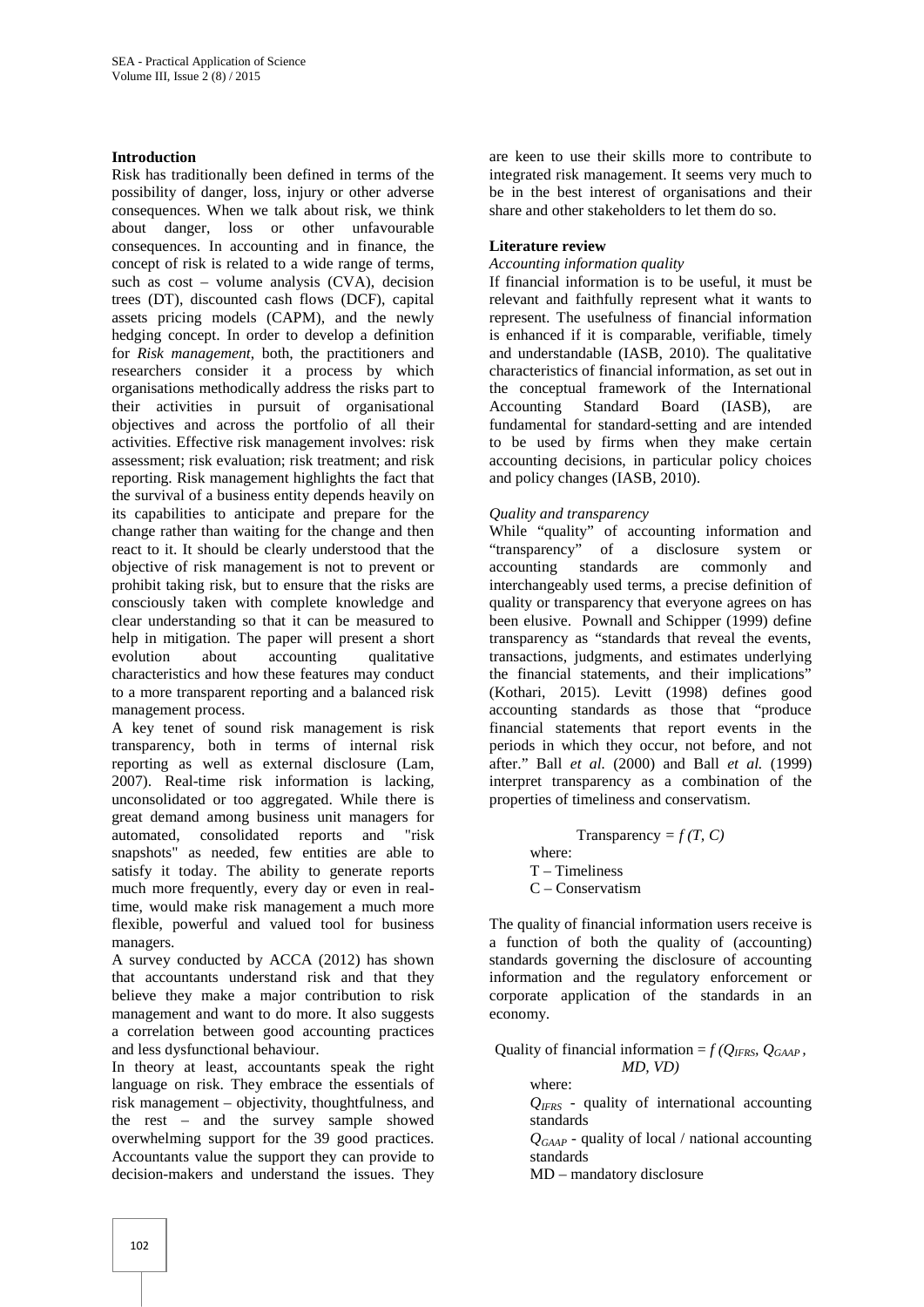## VD – voluntary disclosure

Benefits from financial disclosure explain the demand for high quality accounting standards and disclosure systems. The theoretical literature shows that both mandated and voluntary disclosures reduce information asymmetries among informed and uninformed market participants (Diamond and Verrecchia 1991). Kothari reminds us that reduced information asymmetry lowers (the information asymmetry component of) the cost of capital by shrinking bid-ask spreads, enhancing trading volume, and diminishing stock-return volatility (Leuz and Verrecchia, 2000). A lot of papers analyses all three of these effects and the cost of capital both theoretically and empirically, starting with Stoll (1978), Glosten and Milgrom (1985), Admati and Pfleiderer (1988), and Amihud and Mendelson (1986, 1989).

#### *Reporting risk*

Risk disclosure is also influenced by the standard setters' requirements through the issuance of accounting standards (IAS 32, IFRS 7, IFRS 8, IFRS 9, IFRS 13) underpinning the reporting of risk. The growing literature on *Corporate Governance* provides further evidence that the information needs of users have been recognised by regulators and accounting professions. The information needs of users include those related to risk and uncertainties were also long noted and debated by accounting institutes worldwide. In the UK, the Institute of Chartered Accountants in England and Wales (ICAEW) showed an early interest in the subject and issued several documents in order to help companies' directors to identify, manage and measure risk and further enhance their public disclosure by providing more relevant riskrelated information on all types of risk that have a potential bearing upon corporate performance. In preparing financial statements, the professionals use their judgments and, sometimes may be influenced by emotions – emotional labour - as Schiopu (2014) tries to research.

There are two groups of research methods on risk disclosure, The first one, concentrated on the annual report as the source for content analysis of risk disclosure, and the second one concentrated on the management discussion and analysis (MD&A) (Amran *et al*., 2008). The annual reports were the main source to examine risk disclosure, the directors prepared it to fulfil with mandatory legal requirements and with accountability function (Linsley and Shrives, 2005). Annual reports now include in addition to quantitative financial data, narratives, photographs and graphs. Most studies related to risk disclosure are directed in: UK (Abraham & Cox, 2007; Dhanani, 2003; Iatridis, 2008; Linsley and Lawrence, 2007; Linsleyand Shrives, 2006; Solomon *et al.,* 2000), Italy

((Beretta &Bozzolan, 2004), Portugal (Lopes and Rodrigues, 2007); Canada (Lajili and Zéghal, 2005); Australia (Poskitt, 2005), USA (Hodder, *et al.,* 2001; Jorion, 2002; Linsmeier *et al.,* 2002; Rajgopal, 1999; Schrand, 1997), Romania and Bulgaria (Roman, and Sargu, 2014). In Romania we found an increase interest in risk and risk management (Nichita, 2014), especially related to financial market (Horobet and Dumitrescu, 2008; Horobet and Ilie, 2009).

Linsley and Shrives (2000) examined risk reporting requirements within an examination of advantages and disadvantages of disclosure of risk information through annual reports, and (Linsley and Shrives, 2005) examined the same matters but within annual reports of financial companies. They arrived to an important merit that entities can reduce the cost of capital by improving risk disclosure and increasing it in the annual reports. Also, they encouraged firms to disclose more forward-looking information to raise the investors' value. Dietrich *et al.* (2001) also concentrated on the value of disclosing forward-looking information within annual reports and this will lead to improve market efficiency. While Botosan (2004) explained the difficulty of measuring the quality of risk disclosure, because the quality of disclosure depends on user perception as listed by the International Accounting Standard Board. The most important study was realised by Linsley and Shrives (2006), and they found positive association between narrative risk reporting (number of risk disclosures) and company size (confirmed with the results made by Beretta and Bozzolan (2004) for Italian companies). Also, they found positive association between narrative risk reporting (number of risk disclosures) and the level of environmental risk (measured by Innovest EcoValue'21TM), in addition, companies disclosed greater amount of risk information if they have lower levels of environmental risk, and companies with higher levels of risk did not provide sufficient risk information to stakeholders. In addition, no association between narrative risks reports (number of risk disclosures) and five measures of financial risk containing: gearing ratio, asset cover, and price to book value of equity, *qui - score* and *beta factor*. They did not find monetary valuations of risk information and companies have a willingness to disclose forward-looking risk information.

## **Methodology and sample**

The research will present the state of presentation the information related to risk using the regression model. The choice of firms was based on the availability of data. The study excluded financial and insurance firms because they are subject to specific disclosure requirements, so their annual reports are not to be considered as voluntarily determined. The source of data sample is doingbusiness.ro; the paper is using a sample of 25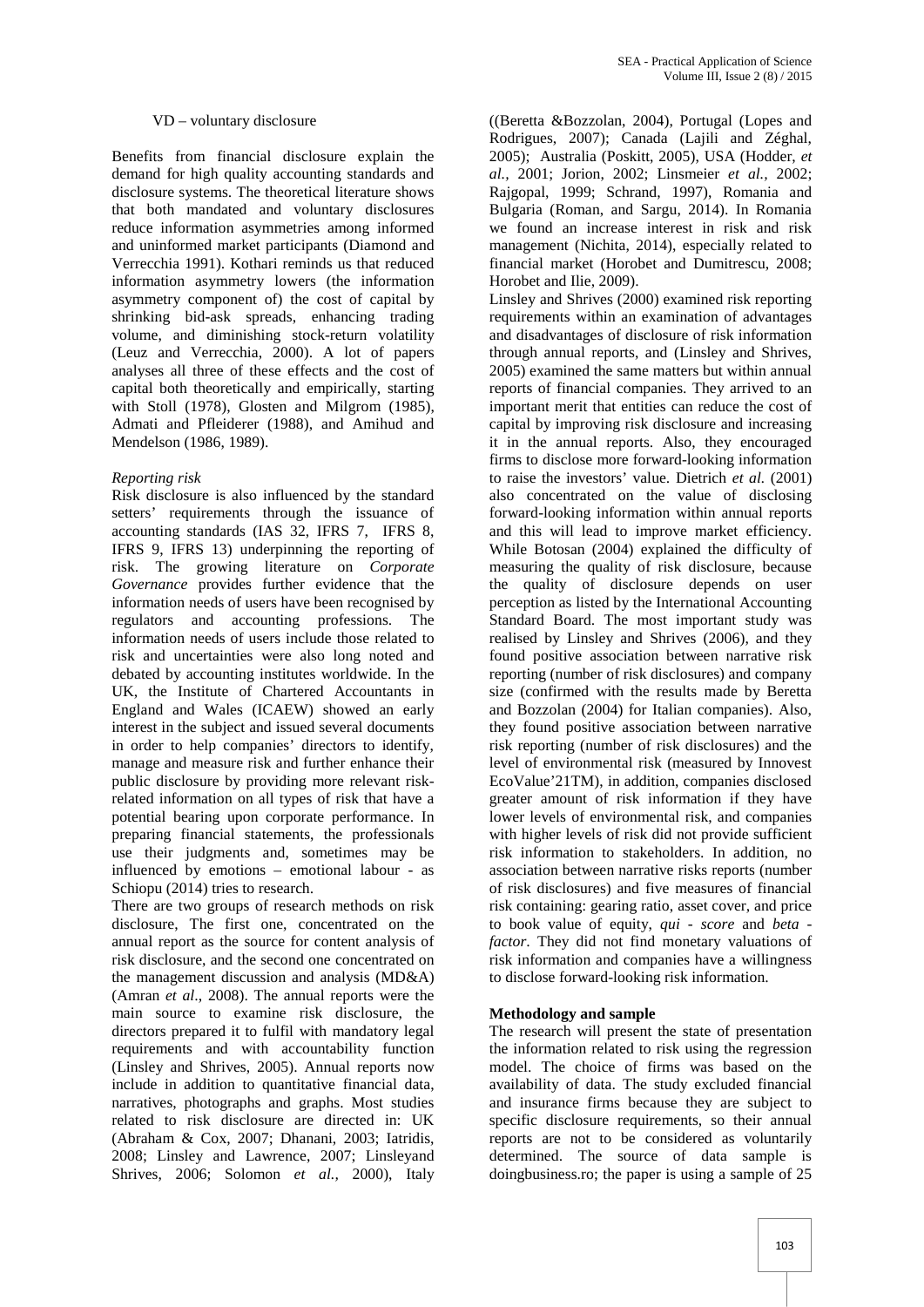companies, classified by doingbusiness.ro as major companies (the site doingbusiness.ro uses the E&Y methodology in order to classify entities; the formula proposed by E&Y includes quantitative and qualitative variables). The Romanian market of accounting services is around EUR 400 mil (Vulpoi, 2014).

Our research is focused on reporting risk by professionals (accountant) in their financial statement: since they prepare others financial statements, let's examine if they report risk and how. The first part of research was a qualitative research (text analysis). Based on published financial statement, especially the Noted to financial statement or Audit reports, we looked for the term risk and other related to this in order to understand if professionals report the risks that they are confronting; related terms are: credit risk, market risk, exchange rate risk, foreign risk, strategically risk, operational risk.

In case, the companies are audited, the financial statements (or notes to financial statements) include more aspects related to risk than others. Generally, the presented risks are related to financial risk (exchange rate risk, credit risk, market risk); there are very few aspects about strategically or operational risk in professional services. We discover that financial services (accounting and taxation services) do not use financial instruments.

For a quantitative analysis we applied a regression model with five variables, as follows:

**Risk disclosure (RD)** =  $\theta + i$  *Firm Size* + *<sup>2</sup>Leverage + β3Profitability (based on assets) + <sup>4</sup>Profitability (based on equity) + β5Audit+*

#### **Analysis, discussions, and perspectives for future research**

The data on risk disclosure levels was obtained from annual financial statements and audit reports for the years 2009 to 2013. The variables and their possible effects on model are explained below:

(1) The research uses the turnover in order to assess the size on the company based on the fact that professional services companies have less assets than others (manufacturing) and turnover may be a reliable indicator. The fact that large companies have greater financing needs, means they provide more information about risk.

(2) The leverage is computed as total debts divided by total assets of company. High level of leverage increases company risk.

(3) The profitability is represented by two indicators: Return on assets and return on equity; the major companies have a motivation to disclose higher level of risk information to clarify the higher level of return, increase investors' confidence and decrease political sensitivity.

(4) We consider that it is important to know if the companies are audited or not; is they are audited by a Big 4, the variable gets value 1, if the financial statements are audited by a non Big 4 or are not audited, the variable gets 0.

## *a. Descriptive analysis*

Appendix 1 shows the results related to descriptive analysis, the minimum, maximum, mean and standard deviation of sample (the smaller the standard deviation the more accurate future predictions because there is less variability) for the continuous and categories variables in the sample data set and also provides information about disclosure for five years (2009 to 2013).

There is a wide range of variation in some variables within the sample as showed by the minimum and maximum values, in the year 2013, the level of risk disclosure (dependent variable (leverage)) ranges from 31.73 to 96.89 with a mean of 28.55 and a standard deviation of 12.05. Year 2009 has the lowest standard deviation for leverage (3.11). The turnover (in logarithms) range from around 16 to around 18 for all the selected years. The profitability indicators have negative values when the performance for year is a loss. In generally, the accounting services companies form our sample reported profit (92%); for some companies the income was so immaterial, so the returns tend to be zero. There is greater differentiation between sizes of companies measured using the turnover (SD is greater than it means). The return on assets revealed a great dispersion between items from sample.

## *b. Multiple regression analysis*

Results of the regression show that standard deviation of the error terms are 57.16, 54.25, 54.41, 46.57, and 50.02 for the five years respectively. The results statistically (ANOVA tests) support the significance of model for all five years, because Fratio was 2.80 (P=0.05=0.05) in 2009, 3.65  $(P=0.021<0.05)$  in 2010, 3.60  $(P=0.0022<0.05)$  in 2011, 6.75 (P=0.0013<0.05) in 2012 and 5.09 (P=0.005<0.05) in 2013 respectively. In 2009 and 2013 they are very close to 5% level of significance.

R-squared means the percentage of independent variables that explain the variance in dependent variable (the level of risk disclosure), in other words, the variance percentage in dependent variable due to the variance percentage in independent variables. R-squared varies between 0.35 in 2009 (min) and 0.57 in 2012 (max) and is less than 75%; the best value (in 2012) implies that independent variables explain 57% of variance in risk disclosure and the remaining 43% is due to error or some unexplained factors.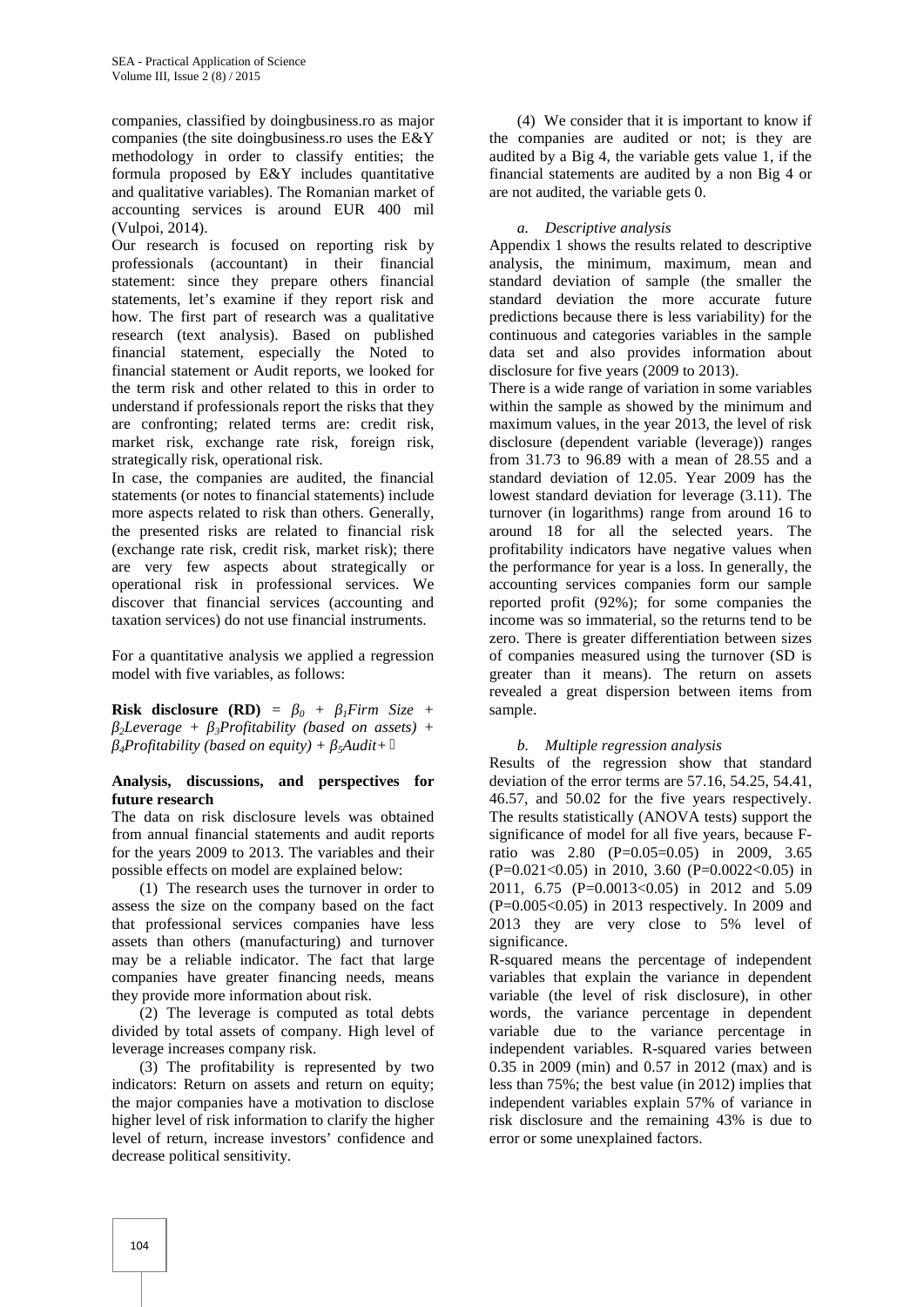*c. Results of regression related to independent variables*

The sample estimated *<sup>0</sup>* (constant) and independent variables are:  $2009 = \{-270.55, 22.76, 0.04, -28.17, 16.35\}$  $2010 = \{ -416.78, 31.74, 0.71, -11.26, -7.30 \}$  $2011 = \{ -462.40, 35.31, -0.27, 5.40, -24.59 \}$  $2012 = \{-680.02, 49.75, -1.24, -74.35, -5.53\}$  $2013 = \{-521.62, 38.81, 0.54, -28.82, -2.76\}$ 

*c1*. The *size* of company is positively associated with disclosure or risk ( $P_{2009}$ ,  $P_{2010}$ ,  $P_{2011}$ ,  $P_{2012}$ , and  $P_{2013}$  are less than 5%. The same results are in related literature (Beattie et al., 2004, Firth, 1979). The companies from our sample are major companies and they present in the notes to financial statement information about risk in accordance

with the principle *Tone from the top*: they prepare financial reports for other entities and it is important their reports to be standard setters.

*c2. Leverage* is insignificant correlated to risk disclosure, but positively in 2009 and 2010 and negatively in 2011, 2012 and 2013. This may be explained by the fact that they are not listed and there are not compulsory reporting requirements and the debtors share private information between them.

*c3. Profitability* in terms of return on assets and return on equity is insignificant too, like leverage.

Risk is not always bad for business and there is a real need to develop a bigger picture of risk management that balances risks and opportunities. Increasingly, organizations have come to recognize the opportunistic side, the value-creating potential of risk. Risk-taking is necessary for growth and success and the new risk management approach should re-embrace risk as a source of advantage. In essence, there is a realization that risk is not completely avoidable and, in fact, informed risktaking is competitive advantage (Casualty Actuarial Society, 2003).

## **Conclusions**

The focus of good risk management is the identification and treatment of those risks in order to bring into unison with the organisation's risk appetite.

As accountants provide decision support, this approach to risk management puts accountants in a very important position. Most "risky" decisions in companies have some sort of financial aspect, and it is most often accountants who are asked to estimate the financial implications of alternative courses of action. On top of this, accountants will almost always outnumber formally designated risk managers in any given organisation. Accountants provide objective measurement, analysis and assurance for making good decisions. Good decisions mean less risk. As accountants share an aptitude for managing risk, it makes sense to look

at how the day-to-day activities of the average accountant contribute to *risk management.*

The benefits of improved risk reporting should not be seen as being purely limited to individual investors or to the managers who gain investors confidence by such reporting. There are potential economic benefits to the wider community in terms of better risk-based resource allocation, with increased long-term capital formation as a result. The need to report on risks and risk management can also be expected to lead to improved internal information being collected on the risks that the enterprise faces, as well as the need to demonstrate that the risks identified are being managed, as shareholders hold directors to account for their risk management. However, companies' directors are sometimes reluctant to disclose additional disclosure because competitors may make strategic use of information disclosed to their advantage (Linsley and Shrives, 2005). This may lead to the imposition of a proprietary cost, hence putting a company at a competitive disadvantage and affecting the company negatively.

Entities need to integrate the risk-taking and the risk controlling sides and involve all the different views and perspectives within the organization (business executives, heads of business lines, risk managers) as well as including the perceptions of shareholders, customers, regulators and other external parties into the equation. To accomplish both objectives– linking better risk and strategy and integrating the risk-taking and the risk management sides together–companies need to adopt a fundamentally different approach.

# **Acknowledgement**

This work was co financed from the European Social Fund through Sectoral Operational Programme Human Resources Development 2007- 2013, project number POSDRU/159/1.5/S/142115 "Performance and excellence in doctoral and postdoctoral research in Romanian economics science domain".

## **References**

- [1] Abraham, S., and Cox, P. (2007). Analysing the determinants of narrative risk information in UK FTSE 100 annual reports. *The British Accounting Review*, 39(3), 227-248
- [2] Admati, A. and Pfleiderer P. (1988). A Theory of Intraday Patterns: Volume and Price Variability, *Review of Financial Studies* 1, pp. 3–40
- [3] Amihud, Y. and Mendelson H. (1986). Asset Pricing and the Bid-Ask Spread, *Journal of Financial Economics*, vol.17, pp. 223–49
- [4] Amran, A., Bin, A.M.R., Hassan, B.C.H.M. (2008). Risk reporting. An exploratory study on risk management disclosure in Malaysian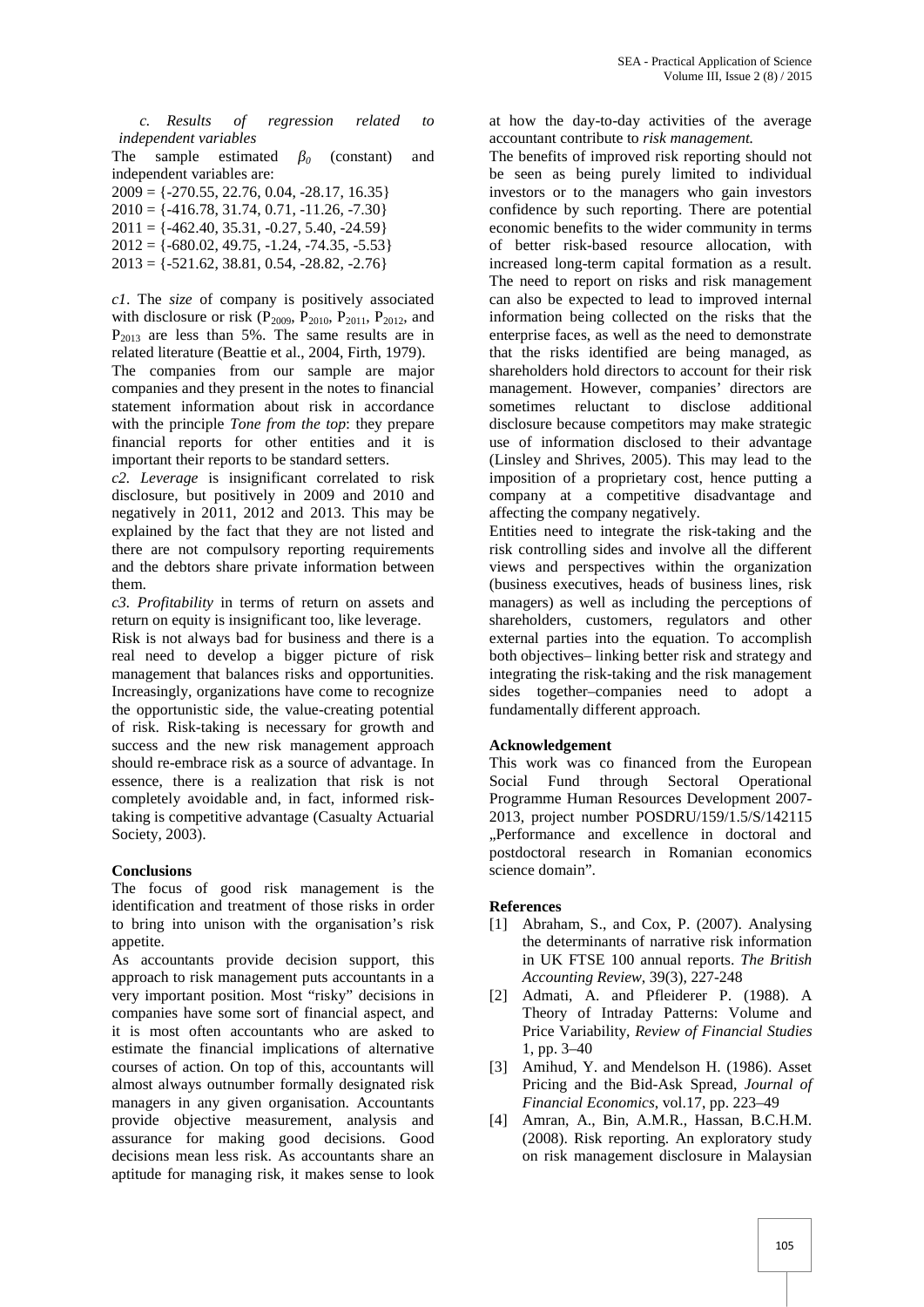annual reports *Managerial Auditing Journal*, 24(1), 39-57

- [5] Ball, R., A. Robin, and J. Wu. (1999). Properties of Accounting Earnings under the Enforcement Institutions of East Asian Countries, and Implications for Acceptance of IAS. *Working Paper, University of Rochester*
- [6] Ball, R., Kothari S., and Robin, A. (2000). The Effect of International Institutional Factors on Properties of Accounting Earnings. *Journal of Accounting & Economics* 29, pp. 1–51
- [7] Beretta, S., and Bozzolan, S. (2004). A framework for the analysis of firm risk communication. *The International Journal of Accounting*, 39(3), 265-288
- [8] Botosan, C. A. (2004). Discussion of a framework for the analysis of firm risk communication. *The International Journal of Accounting,* 39(3), 289-295
- [9] Dhanani, A. (2003). Foreign exchange risk management: a case in the mining industry. *The British Accounting Review*, 35(1), 35-63. doi: 10.1016/s0890-8389(03)00002-7
- [10] Diamond, D., Verrecchia R. (1991). Disclosure, Liquidity, and the Cost of Capital, *Journal of Finance* 46, pp. 1325–60
- [11] Dietrich, J. R., Kachelmeier, S. J., Kleinmuntz, D. N., and Linsmeier, T. J. (2001). Market efficiency, bounded rationality, and supplemental business reporting disclosures. *Journal of Accounting Research,* 39(2), 243-268.
- [12] Glosten, L. and Milgrom P. (1985). Bid, Ask, and Transaction Prices in a Specialist Market with Heterogeneously Informed Traders. Journal of Financial Economics 14, pp. 71– 100.
- [13] Hodder, L., Koonce, L., and McAnally, M. L. (2001). SEC market risk disclosures: Implications for judgment and decision making. *Accounting Horizons*, 15(1), 49-70
- [14] Horobe, A., and Dumitrescu, S.  $(2008)$ . Insights into central and eastern European countries competitiveness: on the exposure of capital markets to exchange rate risk, Review *of Economic and Business Studies*, Vol. II, Issue 1, pg. 107 – 126
- [15] Horobe, A., and Ilie, L.  $(2009)$ . On the exchange rate risk contribution to the performance of international investments: the case of Romania, *Review of Economic and Business Studies*, Vol. II, Issue 1, 57 – 85
- [16] Iatridis, G. (2008). Accounting disclosure and firms' financial attributes: Evidence from the UK stock market. *International review of financial analysis*, 17(2), 219-241.
- [17] Jorion, P. (2002). How informative are valueat-risk disclosures? *Accounting Review*, 911- 931
- [18] Kothari, S.P. (2015). The role of financial reporting in reducing financial risks in the market, http://www.economicadventure.org/economic/ conf/conf44/cf44\_6.pdf
- [19] Lajili, K., and Zéghal, D. (2005). A content analysis of risk management disclosures in Canadian annual reports, *Canadian Journal of Administrative Sciences/Revue Canadienne des Sciences de l'Administration*, 22(2), 125- 142
- [20] Lam, J. (2007). Enterprise Risk Management at Asian Banks: From Challenges to Strategies, Executive White Paper, Asia Risk Management Institute (ARMI).
- [21] Leuz, C. and Verrecchia R. (2000). The Economic Consequences of Increased Disclosure, Working Paper, University of Pennsylvania
- [22] Levitt, A. (1998). The Importance of High- Quality Accounting Standards, *Accounting Horizons* 12, pp. 79–82
- [23] Linsley, P. M., and Lawrence, M. J. (2007). Risk reporting by the largest UK companies: readability and lack of obfuscation. *Accounting, Auditing & Accountability Journal*, 20(4), 620- 627
- [24] Linsley, P. M., and Shrives, P. J. (2005). Examining risk reporting in UK public companies. *The Journal of Risk Finance*, 6(4), 292-305
- [25] Linsley, P. M., and Shrives, P. J. (2006). Risk reporting: A study of risk disclosures in the annual reports of UK companies, *The British Accounting Review*, 38(4), 387-404
- [26] Linsmeier, T. J., Thornton, D. B., Venkatachalam, M., and Welker, M. (2002). The effect of mandated market risk disclosures on trading volume sensitivity to interest rate, exchange rate, and commodity price movements. *Accounting Review,* 343- 377
- [27] Lopes, P. T., and Rodrigues, L. L. (2007). Accounting for financial instruments: An analysis of the determinants of disclosure in the Portuguese Stock Exchange, *The International Journal of Accounting*, 42(1), 25-56
- [28] Nichita, M. (2014). Empirical research regarding risk and risk management in Romanian journals, AAU Conference, Prague, Proceedings of the  $2<sup>nd</sup>$  International Conference, http://car.aauni.edu/wp content/uploads/IRFS-Proceedings\_2014- Published.pdf
- [29] Poskitt, R. (2005). Disclosure regulation and information risk. *Accounting & Finance*, 45(3), 457-477.
- [30] Pownall, G. and Schipper K. (1999). Implications of Accounting Research for the